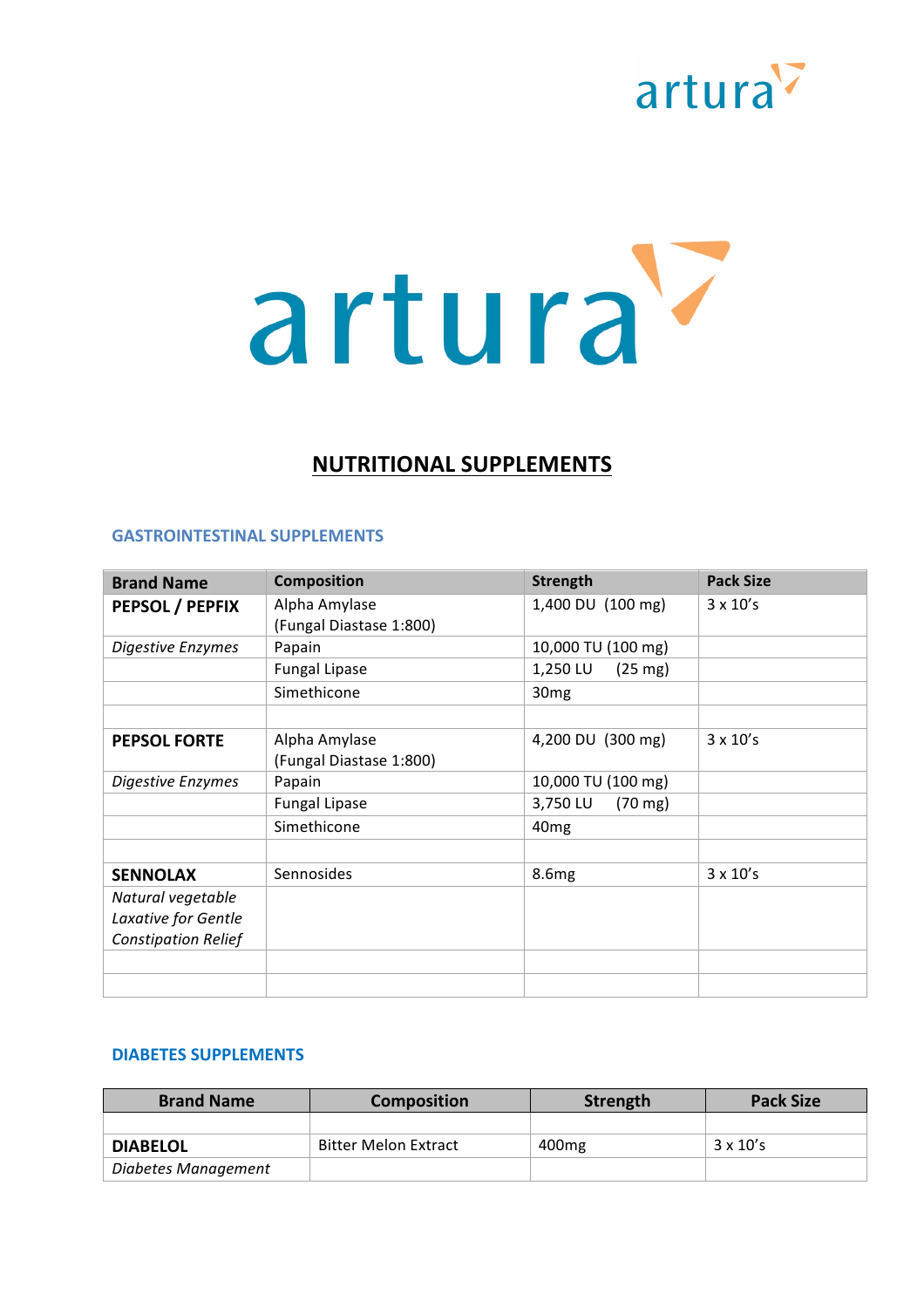

### **HEPATIC PROTECTORS**

| <b>Brand Name</b> | <b>Composition</b>                | <b>Strength</b>   | <b>Pack Size</b> |
|-------------------|-----------------------------------|-------------------|------------------|
|                   |                                   |                   |                  |
| LIVAFIX / SILIRIX | Silymarin                         | 140 mg            | $3 \times 10's$  |
| Liver Protector   | Vitamin B1 (Thiamine Nitrate)     | 5 <sub>mg</sub>   |                  |
|                   | Vitamin B2 (Riboflavin)           | 5 <sub>mg</sub>   |                  |
|                   | Vitamin B3 (Nicotinamide)         | $25 \text{ mg}$   |                  |
|                   | Vitamin B5 (Calcium Pantothenate) | 7.5 mg            |                  |
|                   | Vitamin B6 (Pyridoxine)           | 1.5 <sub>mg</sub> |                  |
|                   | Vitamin B12 (Cyanocobalamin)      | 5 mcg             |                  |
|                   |                                   |                   |                  |

# **OSTEOARTHRITIS & RHEUMATIC DISORDERS**

| <b>Brand Name</b>   | <b>Composition</b>                   | <b>Strength</b>   | <b>Pack Size</b>          |
|---------------------|--------------------------------------|-------------------|---------------------------|
| <b>GLUCART</b>      | Glucosamine Sulphate KCl             | 750 mg            | $10 \times 1 \times 10's$ |
| Bone & Joint        | Calcium Carbonate                    | 250 mg            |                           |
|                     | Methyl Sulphonyl Methane             | 200 mg            |                           |
|                     | Vitamin D3 (Colecalciferol)          | 125 IU            |                           |
|                     | Vitamin E (Alpha Tocopheryl Acetate) | 4 mg              |                           |
|                     | Selenium (Selenium Dioxide)          | 40 mcg            |                           |
|                     |                                      |                   |                           |
|                     |                                      |                   |                           |
| <b>EZEFLEX</b>      | Glucosamine Sulphate KCl             | 500 mg            | $3 \times 10's$           |
| Joint & Cartilage   | Chondroitin Sulphate Sodium          | 200 mg            |                           |
|                     |                                      |                   |                           |
|                     |                                      |                   |                           |
| <b>EZEFLEX PLUS</b> | Glucosamine Sulphate KCl             | 500 mg            | $3 \times 10's$           |
| Joint & Cartilage   | Chondroitin Sulphate Sodium          | 400 mg            |                           |
|                     |                                      |                   |                           |
|                     |                                      |                   |                           |
| <b>EZEFLEX MAX</b>  | Glucosamine Sulphate KCl             | 500 mg            | $3 \times 10's$           |
| Joint & Cartilage   | Chondroitin Sulphate Sodium          | 200 mg            |                           |
|                     | Methyl Sulphonyl Methane             | 250 mg            |                           |
|                     | Vitamin C (Ascorbic Acid)            | 30 mg             |                           |
|                     | Vitamin E (Alpha Tocopheryl Acetate) | 15 mg             |                           |
|                     | Manganese                            | 3.5 mg            |                           |
|                     | Boron                                | 0.5 <sub>mg</sub> |                           |
|                     | Selenium                             | 0.04 mg           |                           |
|                     | Zinc                                 | 5 mg              |                           |
|                     | Copper                               | 0.5 <sub>mg</sub> |                           |
|                     | Curcumin Extract (Turmeric Extract)  | 15 mg             |                           |
|                     |                                      |                   |                           |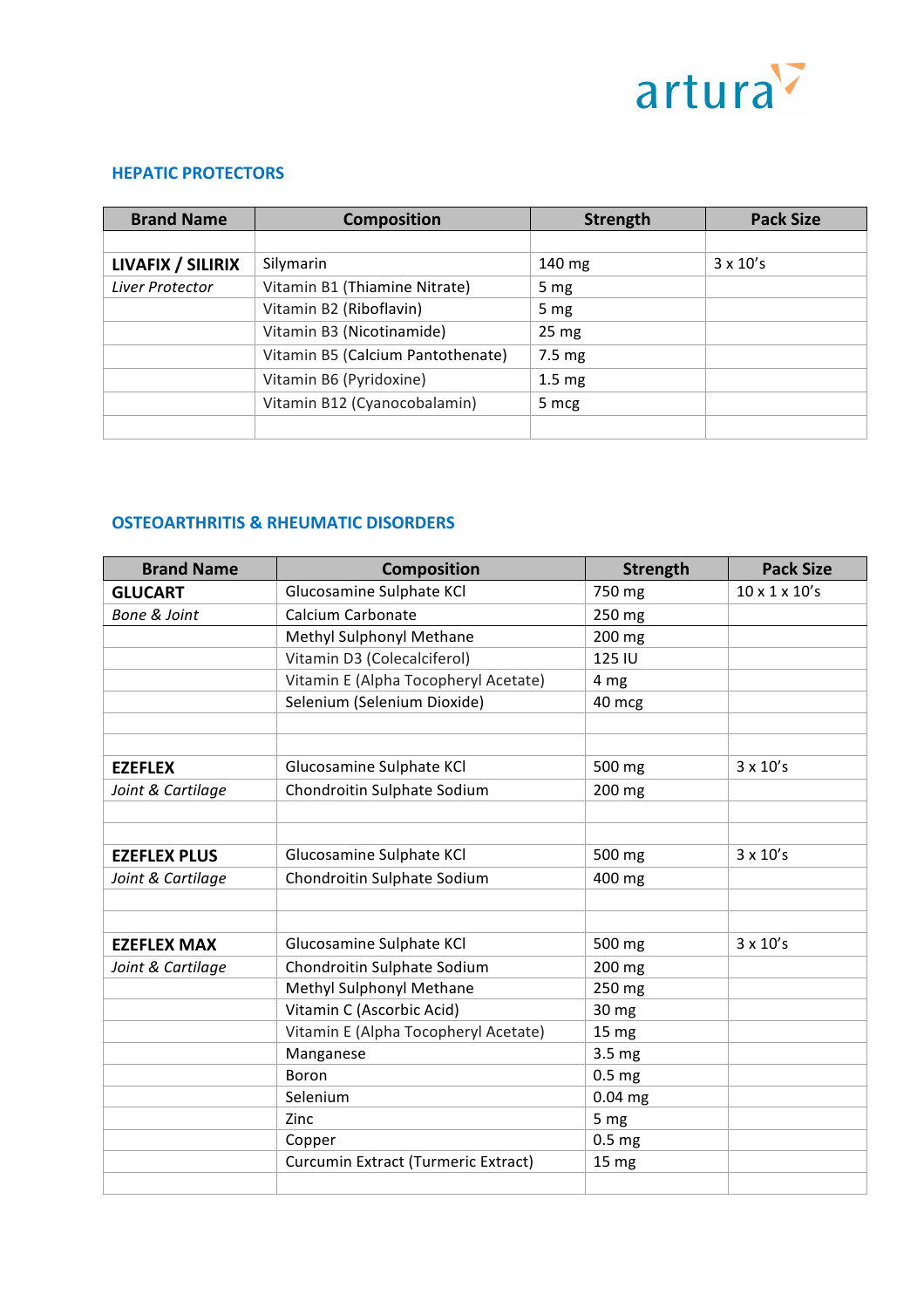

|                         |                                      | <b>UILUIU</b>     |                 |
|-------------------------|--------------------------------------|-------------------|-----------------|
| <b>EZEFLEX COLLAGEN</b> | Glucosamine Sulphate KCl             | 500 mg            |                 |
| Joint & Cartilage       | Chondroitin Sulphate Sodium          | 50 mg             |                 |
|                         | Collagen                             | 200 mg            |                 |
|                         | Vitamin C                            | 30 mg             |                 |
|                         | Vitamin D3                           | 15mcg             |                 |
|                         | Vitamin E                            | 20 <sub>mg</sub>  |                 |
|                         | Vitamin B9 (Folic acid)              | 200mcg            |                 |
|                         | Vitamin B12                          | 10 <sub>mcg</sub> |                 |
|                         | Manganese                            | 3 <sub>mg</sub>   |                 |
|                         | Selenium                             | 60 <sub>mcg</sub> |                 |
|                         | Zinc                                 | 5 mg              |                 |
|                         | Copper                               | 500 mcg           |                 |
|                         |                                      |                   |                 |
| <b>ARTICART</b>         | Glucosamine Sulphate KCl             | 1000 mg           | 3x10's          |
| Joint Supplement        |                                      |                   |                 |
|                         |                                      |                   |                 |
| <b>ARTICART MAX</b>     | Glucosamine Sulphate KCI             | 750 mg            | $3 \times 10's$ |
| Joint & Cartilage       | Chondroitin Sulphate Sodium          | 200 mg            |                 |
|                         | Methyl Sulphonyl Methane             | 200 mg            |                 |
|                         | Vitamin C (Ascorbic Acid)            | 30 mg             |                 |
|                         | Vitamin D3                           | 400 IU            |                 |
|                         | Vitamin E (Alpha Tocopheryl Acetate) | 15 <sub>mg</sub>  |                 |
|                         | Manganese                            | 3.5 mg            |                 |
|                         | Boron                                | 0.5 <sub>mg</sub> |                 |
|                         | Selenium                             | $0.04$ mg         |                 |
|                         | Zinc                                 | 5 mg              |                 |
|                         | Copper                               | 0.5 <sub>mg</sub> |                 |
|                         | Curcumin Extract (Turmeric Extract)  | 15 mg             |                 |
|                         |                                      |                   |                 |
| <b>ZINOCAL</b>          | Calcium (Calcium Carbonate)          | 400 mg            | 3x10's          |
| <b>Bone Supplement</b>  | Magnesium (Heavy Magnesium Oxide)    | 150 mg            |                 |
|                         | Zinc (Zinc Oxide)                    | 5 mg              |                 |
|                         | Vitamin D3 (Colecalciferol)          | 100 IU            |                 |
|                         |                                      |                   |                 |

#### **NEUROLOGY SUPPLEMENTS**

| <b>Brand Name</b>           | <b>Composition</b>  | <b>Strength</b>  | <b>Pack Size</b> |
|-----------------------------|---------------------|------------------|------------------|
|                             |                     |                  |                  |
| <b>NUVENTA</b>              | Methylcobalamin     | 750 mcg          | 3x10's           |
| Neuroprotective &           | Alpha Lipoic acid   | $100 \text{ mg}$ |                  |
| Cardioprotective Supplement |                     |                  |                  |
|                             | Inositol            | $100 \text{ mg}$ |                  |
|                             | Sodium Selenite     | $100$ mcg        |                  |
|                             | Chromium Picolinate | 200 mcg          |                  |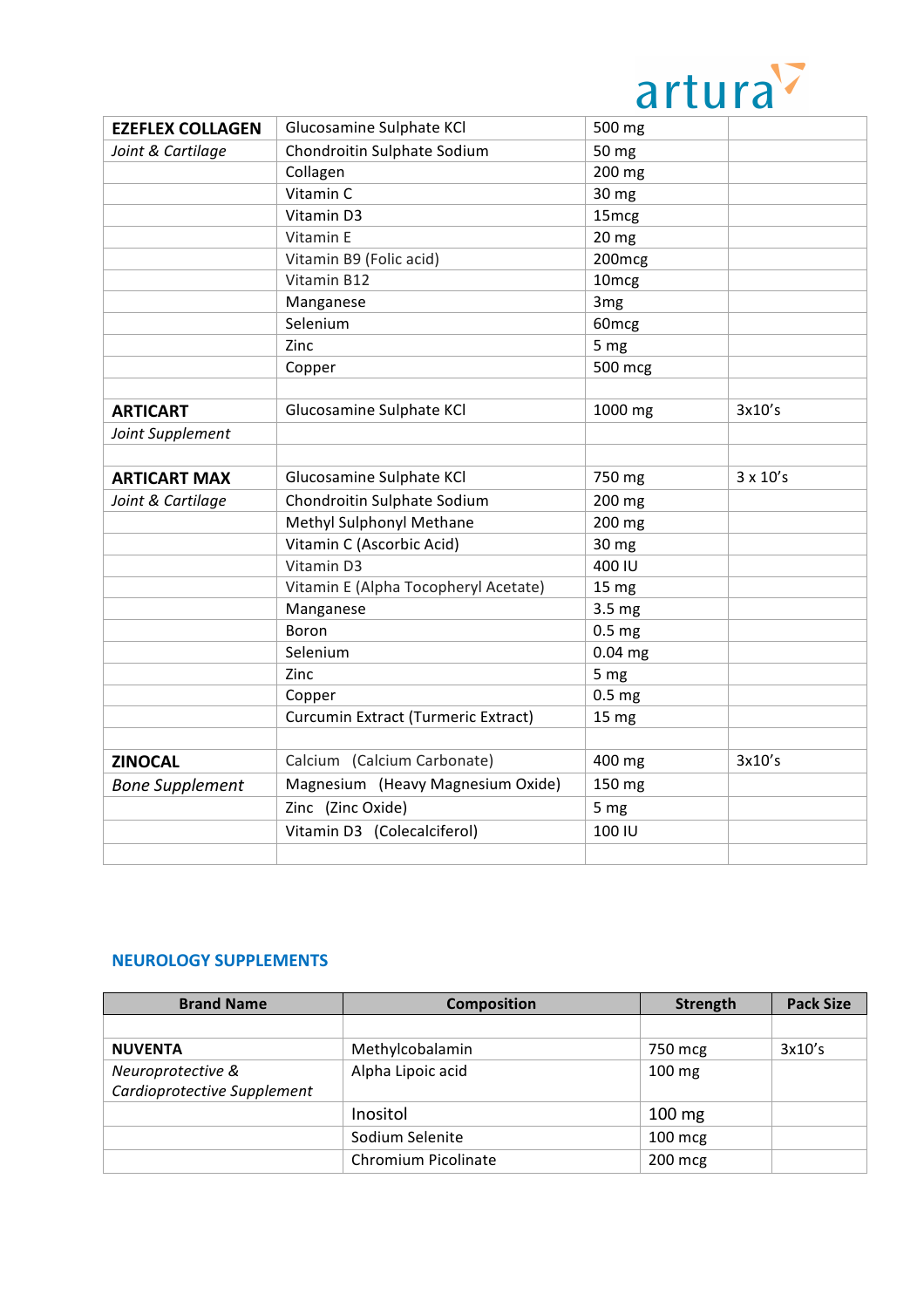

|                                       |                                      | u Lui             |      |
|---------------------------------------|--------------------------------------|-------------------|------|
|                                       | Vitamin E (Alpha Tocopheryl Acetate) | 15 IU             |      |
|                                       | Vitamin B1 (Thiamine Mononitrate)    | 2 <sub>mg</sub>   |      |
|                                       | Vitamin B2 (Riboflavin)              | 3 <sub>mg</sub>   |      |
|                                       | Vitamin B5 (Calcium Pantothenate)    | 5 <sub>mg</sub>   |      |
|                                       | Vitamin B6 (Pyridoxine)              | 1.5 <sub>mg</sub> |      |
|                                       | Vitamin B9 (Folic acid)              | 500 mcg           |      |
|                                       |                                      |                   |      |
| <b>COGNIMAX</b>                       | <b>Citicoline Tablets</b>            | 500 <sub>mg</sub> | 10's |
| <b>Cognition Enhancer &amp; Brain</b> |                                      |                   |      |
| <b>Stimulant</b>                      |                                      |                   |      |
|                                       |                                      |                   |      |

## **PREGNANCY & PRENATAL SUPPLEMENTS**

| <b>Brand Name</b>                      | <b>Composition</b>                        | <b>Strength</b>  | <b>Pack Size</b> |
|----------------------------------------|-------------------------------------------|------------------|------------------|
| PREGNAMUM /                            | Vitamin A (Synthetic Retinol Concentrate) | 2500 IU          | $2 \times 15's$  |
| <b>PREGNAMAX</b>                       |                                           |                  |                  |
| Maximum Prenatal                       | Vitamin B1 (Thiamine Nitrate)             | 3 <sub>mg</sub>  |                  |
| Protection                             |                                           |                  |                  |
|                                        | Vitamin B2 (Riboflavin)                   | 2 <sub>mg</sub>  |                  |
|                                        | Vitamin B3 (Nicotinamide)                 | 20 <sub>mg</sub> |                  |
|                                        | Vitamin B5 (Calcium Pantothenate)         | 10 <sub>mg</sub> |                  |
|                                        | Vitamin B6 (Pyridoxine)                   | 10 <sub>mg</sub> |                  |
|                                        | Vitamin B9 (Folic acid)                   | 800 mcg          |                  |
|                                        | Vitamin B12 (Cyanocobalamin)              | 8 mcg            |                  |
|                                        | Vitamin C (Ascorbic Acid)                 | 100 mg           |                  |
|                                        | Vitamin D3 (Colecalciferol)               | 400 IU           |                  |
|                                        | Vitamin E (Alpha Tocopheryl Acetate)      | 30 IU            |                  |
|                                        | Vitamin H (Biotin)                        | 30 mcg           |                  |
|                                        | Vitamin K (Phytonadione)                  | 30 mcg           |                  |
|                                        | Iron (Ferrous Fumarate)                   | 30 mg            |                  |
|                                        | Selenium (Sodium Selenite)                | 25 mcg           |                  |
|                                        | Calcium (Calcium Carbonate)               | 125 mg           |                  |
|                                        | Copper (Copper Oxide)                     | 2 <sub>mg</sub>  |                  |
|                                        | Iodine (Potassium Iodide)                 | 150 mcg          |                  |
|                                        | Magnesium (Heavy Magnesium Oxide)         | 50 mg            |                  |
|                                        | Manganese (Manganese Sulphate)            | 2 mg             |                  |
|                                        | Chromium (Chromic Chloride)               | 25 mcg           |                  |
|                                        | Zinc (Zinc Oxide)                         | 15 <sub>mg</sub> |                  |
|                                        |                                           |                  |                  |
|                                        |                                           |                  |                  |
| <b>PREGNAPRO</b>                       | Vitamin A (Synthetic Retinol Concentrate) | 2500 IU          | 3x10's           |
| Prenatal Vitamins &<br><b>Minerals</b> | Vitamin B1 (Thiamine Nitrate)             | 3 mg             |                  |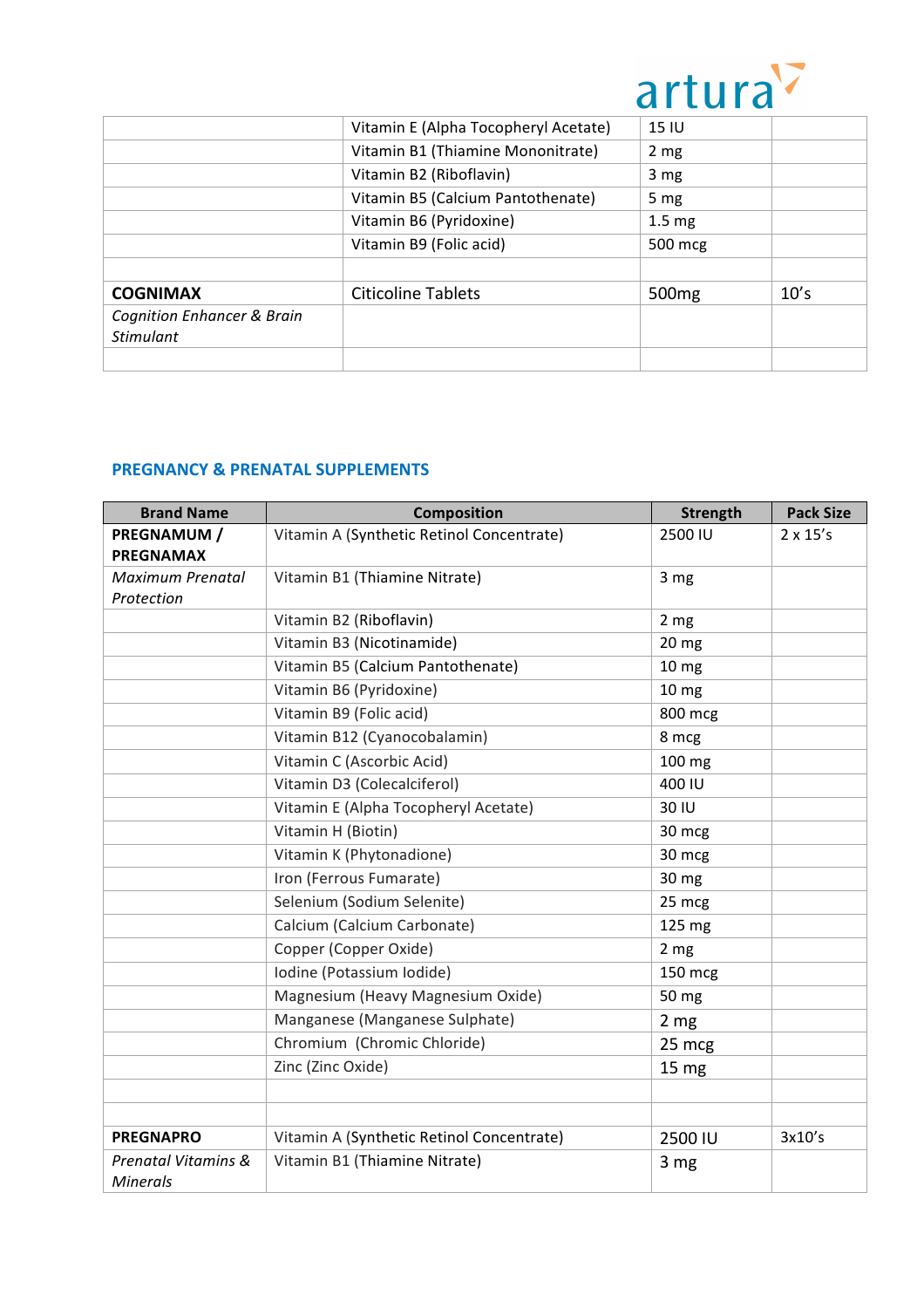

| <b>UILUIU</b>    |
|------------------|
| 2 <sub>mg</sub>  |
| $20 \text{ mg}$  |
| 10 <sub>mg</sub> |
| 10 <sub>mg</sub> |
| 800 mcg          |
| 8 mcg            |
| 30 mcg           |
| 400 IU           |
| 30 mg            |
| 160 mg           |
| 15 <sub>mg</sub> |
|                  |
|                  |
|                  |

### **HAEMATINICS – IRON SUPPLEMENT**

| <b>Brand Name</b>                      | <b>Composition</b>           | Strength         | <b>Pack Size</b> |
|----------------------------------------|------------------------------|------------------|------------------|
| <b>FER-C VIT</b>                       | Ferrous Sulphate (Iron)      | $220 \text{ mg}$ | 3x10's           |
| Haematinic fortified<br>with Vitamin C | Vitamin C (Ascorbic Acid)    | $100 \text{ mg}$ |                  |
|                                        | Vitamin B9 (Folic acid)      | $0.5 \text{ mg}$ |                  |
|                                        | Vitamin B12 (Cyanocobalamin) | 25 mcg           |                  |
|                                        |                              |                  |                  |

### **GENERAL MULTIVITAMINS & MINERALS**

| <b>Brand Name</b>                   | <b>Composition</b>                        | <b>Strength</b>   | <b>Pack Size</b> |
|-------------------------------------|-------------------------------------------|-------------------|------------------|
|                                     |                                           |                   |                  |
| <b>NEOVITAL</b>                     | Vitamin A (Synthetic Retinol Concentrate) | 750 I.U           | $2 \times 15's$  |
| Antioxidant with                    | Vitamin B1 (Thiamine Nitrate)             | 1 <sub>mg</sub>   |                  |
| <b>Multivitamins &amp; Minerals</b> |                                           |                   |                  |
|                                     | Vitamin B2 (Riboflavin)                   | 1.5 <sub>mg</sub> |                  |
|                                     | Vitamin B3 (Nicotinamide)                 | 20 <sub>mg</sub>  |                  |
|                                     | Vitamin B5 (Calcium Pantothenate)         | 5 <sub>mg</sub>   |                  |
|                                     | Vitamin B6 (Pyridoxine)                   | 1 <sub>mg</sub>   |                  |
|                                     | Vitamin B9 (Folic acid)                   | 0.5 <sub>mg</sub> |                  |
|                                     | Vitamin B12 (Cyanocobalamin)              | 1 mcg             |                  |
|                                     | Vitamin C (Ascorbic Acid)                 | 50 mg             |                  |
|                                     | Vitamin D3 (Colecalciferol)               | 125 IU            |                  |
|                                     | Vitamin E (Alpha Tocopheryl Acetate)      | 15 IU             |                  |
|                                     | Vitamin H (Biotin)                        | 30 mcg            |                  |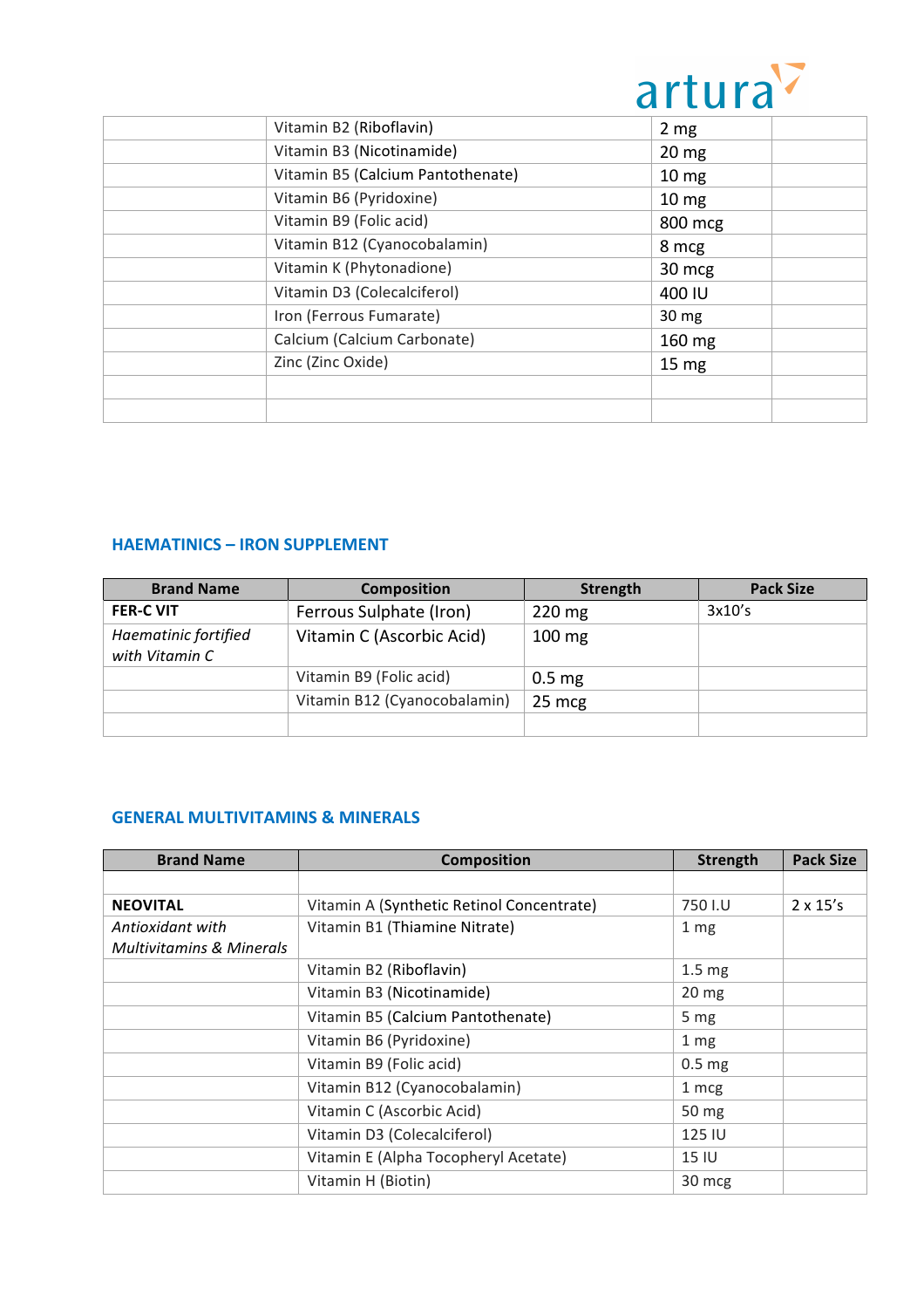

|                                      |                                           | <b>UILUIU</b>     |                 |
|--------------------------------------|-------------------------------------------|-------------------|-----------------|
|                                      | Betacarotene (Natural Mixed Carotenoids)  | 1 <sub>mg</sub>   |                 |
|                                      | Iron (Ferrous Fumarate)                   | 10 <sub>mg</sub>  |                 |
|                                      | Selenium (Sodium Selenite)                | 25 mcg            |                 |
|                                      | Calcium (Calcium Carbonate)               | 125 mg            |                 |
|                                      | Copper (Copper Oxide)                     | 2 <sub>mg</sub>   |                 |
|                                      | Iodine (Potassium Iodide)                 | 150 mcg           |                 |
|                                      | Magnesium (Heavy Magnesium Oxide)         | 50 mg             |                 |
|                                      | Molybdenum (Sodium Molybdate)             | 25 mcg            |                 |
|                                      | Manganese (Manganese Sulphate)            | 5 mg              |                 |
|                                      | Chromium (Chromic Chloride)               | 25 mcg            |                 |
|                                      | Zinc (Zinc Oxide)                         | 25 mg             |                 |
|                                      |                                           |                   |                 |
|                                      |                                           |                   |                 |
| <b>IMMUNIX</b>                       | Vitamin A (Synthetic Retinol Concentrate) | 1000 IU           | $2 \times 15's$ |
| <b>Immunity Booster</b>              | Vitamin B1 (Thiamine Nitrate)             | 20 <sub>mg</sub>  |                 |
|                                      | Vitamin B2 (Riboflavin)                   | 10 <sub>mg</sub>  |                 |
|                                      | Vitamin B3 (Nicotinamide)                 | 20 <sub>mg</sub>  |                 |
|                                      | Vitamin B5 (Calcium Pantothenate)         | 20 <sub>mg</sub>  |                 |
|                                      | Vitamin B6 (Pyridoxine)                   | 20 mg             |                 |
|                                      | Vitamin B9 (Folic acid)                   | 0.5 <sub>mg</sub> |                 |
|                                      | Vitamin B12 (Methylcobalamin)             | 1 mcg             |                 |
|                                      | Vitamin C (Ascorbic Acid)                 | 100 mg            |                 |
|                                      | Vitamin D3 (Colecalciferol)               | 250 IU            |                 |
|                                      | Vitamin E (Alpha Tocopheryl Acetate)      | 30 IU             |                 |
|                                      | Vitamin H (Biotin)                        | 50 mcg            |                 |
|                                      | Betacarotene (Natural Mixed Carotenoids)  | 2 <sub>mg</sub>   |                 |
|                                      | Iron (Ferrous Fumarate)                   | 10 <sub>mg</sub>  |                 |
|                                      | Selenium (Sodium Selenite)                | 100 mcg           |                 |
|                                      | Calcium (Calcium Carbonate)               | 50 mg             |                 |
|                                      | Copper (Copper Oxide)                     | 2 mg              |                 |
|                                      | Iodine (Potassium Iodide)                 | 200 mcg           |                 |
|                                      | Magnesium (Heavy Magnesium Oxide)         | 50 mg             |                 |
|                                      | Molybdenum (Sodium Molybdate)             | 50 mcg            |                 |
|                                      | Manganese (Manganese Sulphate)            | 5 mg              |                 |
|                                      | Chromium (Chromic Chloride)               | 50 mcg            |                 |
|                                      | Zinc (Zinc Oxide)                         | 25 mg             |                 |
|                                      |                                           |                   |                 |
|                                      |                                           |                   |                 |
| <b>DELICEE</b>                       | Each chewable tablet contains:            |                   | 25 x 4's        |
| Delicious Vitamin C<br>Tablets 500mg | Vitamin C (Ascorbic Acid)                 | 220 mg            |                 |
|                                      | Vitamin C (Sodium Ascorbate)              | 280 mg            |                 |
|                                      |                                           |                   |                 |
|                                      |                                           |                   |                 |